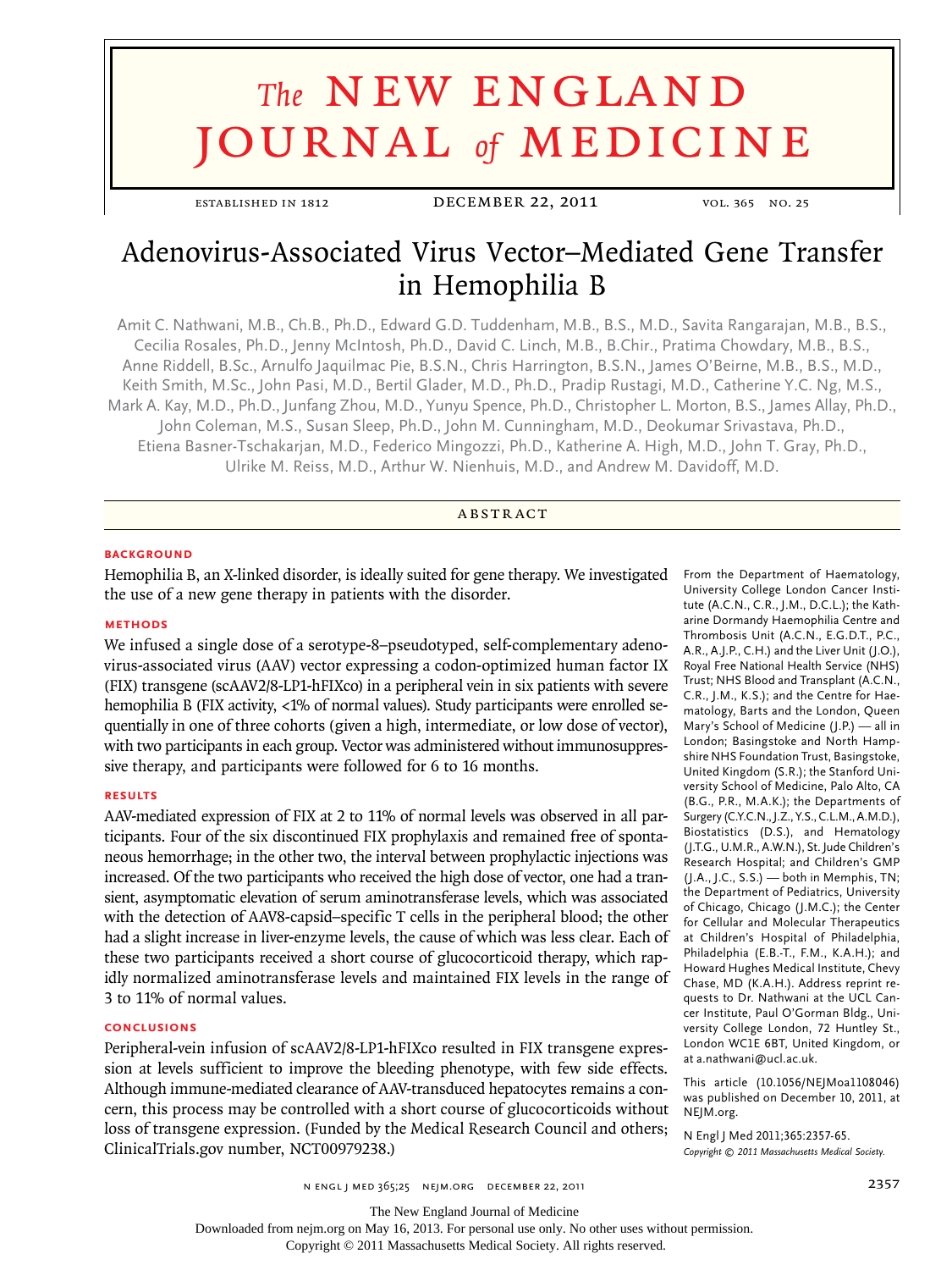EMOPHILIA B IS AN X-LINKED BLEED-<br>ing disorder that results from a defect in<br>the gene encoding coagulation factor IX<br>(FIX). a serine protease that is critical for blood ing disorder that results from a defect in the gene encoding coagulation factor IX (FIX), a serine protease that is critical for blood clotting. Persons with severe hemophilia B have functional FIX levels that are less than 1% of normal values and have frequent bleeding episodes, which are associated with crippling arthropathy and early death.<sup>1,2</sup> Current treatment involves frequent intravenous injections of FIX protein concentrate (i.e., two to three times a week). However, this treatment is prophylactic rather than curative, is extremely expensive, and is associated with inhibitor formation. Somatic gene therapy for hemophilia B offers the potential for a cure through continuous endogenous production of FIX after a single administration of vector, especially since a small rise in circulating FIX to at least 1% of normal levels can substantially ameliorate the bleeding phenotype.

At present, gene transfer mediated by an adenovirus-associated virus (AAV) vector shows the greatest promise for long-term correction of hemophilia B in the preclinical setting.<sup>3-7</sup> However, a combined phase 1 and 2 study that involved serotype 2–based AAV vectors (AAV2) showed only transient expression of FIX and suggested that stable expression of therapeutic levels of FIX may be limited by a capsid-specific cytotoxic T-cell response against the transduced hepatocytes.<sup>8,9</sup>

We have tested an approach to treating patients with severe hemophilia B that is distinct from the approaches used in previous clinical trials of AAVmediated gene transfer in three important respects. First, we developed a codon-optimized FIX (FIXco) expression cassette that is packaged as complementary dimers within a single virion. These self-complementary AAV (scAAV) vectors mediate transgene expression at substantially higher levels than do single-stranded AAV vectors.6,10 Second, to circumvent the possibility of humoral immunity to AAV, we pseudotyped these vectors with a capsid of serotype 8 (AAV8), which has a lower seroprevalence in humans than does AAV2.11,12 Finally, since AAV8 has a strong tropism for the liver, we were able to administer the vector in the peripheral vein  $-$  a simple, noninvasive approach that is safe for patients with a bleeding diathesis. On the basis of our preclinical safety and efficacy data, we conducted a combined phase 1 and 2 clinical trial of scAAV2/8- LP1-hFIXco–mediated gene transfer in patients with hemophilia B.<sup>6,7,10</sup>

#### METHODS

#### **Study Design**

Patients who met the entry criteria and did not have neutralizing antibodies to AAV8, as determined by an in vivo transduction-inhibition assay (see Table 1 and the Methods section in the Supplementary Appendix, available with the full text of this article at NEJM.org), were enrolled after providing written informed consent. Participants 1 through 5 were recruited in 2010 and Participant 6 was recruited early in 2011. All were admitted to the Royal Free Hospital for vector administration and subsequent observation overnight. Participants were enrolled sequentially into one of three cohorts according to dose level: low  $(2\times10^{11} \text{ vector})$ genomes [vg] per kilogram of body weight), intermediate  $(6×10<sup>11</sup>$  vg per kilogram), and high  $(2\times10^{12}$  vg per kilogram).

The study was sponsored by St. Jude Children's Research Hospital and was conducted independently by the authors in accordance with the protocol, which is available at NEJM.org, and with the provisions of the Good Clinical Practice guidelines.

#### **Vector Production and Formulation**

The viral vector, scAAV2/8-LP1-hFIXco, has been described previously.6,10 It was manufactured and formulated in phosphate-buffered saline (PBS) supplemented with 0.25% human serum albumin by the Children's GMP, in Memphis, Tennessee, in accordance with Good Manufacturing Practice and regulatory requirements.13 The vector titer initially reported was determined by means of a validated, quantitative real-time polymerase-chain-reaction (qPCR) assay.14 Subsequent studies have shown that with the qPCR assay, the presence of the covalently closed hairpin at one end of the scAAV-vector genome results in an underestimate of the titer by a factor of almost 10; therefore, the doses reported here are based on titers determined by a method that circumvents this issue and results in more accurate and reliable vector-genome titration of the scAAV vector (see Methods in the Supplementary Appendix).15 Preparation and infusion of the vector are described in the protocol.

#### **Safety and Efficacy Assessments**

Assessments performed after vector infusion included vital signs, as well as plasma FIX activity, anti-capsid and anti-FIX antibody levels, vector shedding, and cellular immune response.<sup>8-10,16</sup> Ef-

The New England Journal of Medicine

Downloaded from nejm.org on May 16, 2013. For personal use only. No other uses without permission.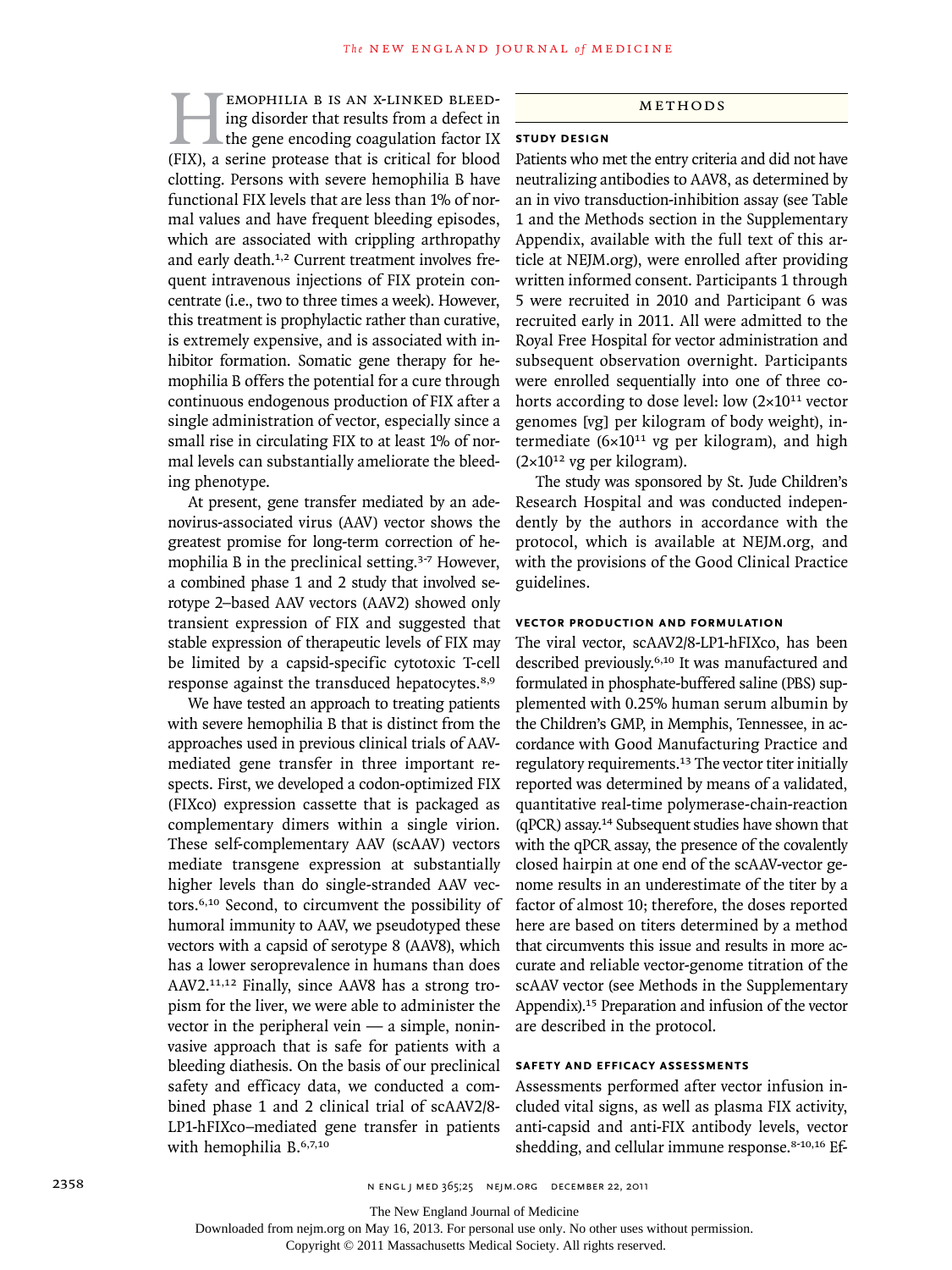ficacy was defined as the persistence of biologically active FIX at 3% or more of normal levels.

#### R esult s

#### **Characteristics of the Study Participants**

Six men with severe hemophilia B (FIX activity, <1% of normal values) were enrolled under a protocol approved by the relevant ethics boards and regulatory agencies, after providing written informed consent. All except one participant received regular prophylaxis with FIX concentrates (two or three times per week) before gene transfer (Table 1). Participant 4 was receiving targeted prophylaxis (about once weekly), which was tailored to his sports activities and the associated risk of traumatic injury. Participant 2 had a null mutation in the FIX gene, and Participant 6 had a promoter mutation; consequently, neither had FIX protein expression. The other four participants had missense mutations, which resulted in normal plasma levels of FIX antigen but less than 1% clotting activity. All participants had modest levels (>5 relative units) of anti-AAV2 IgG antibodies before gene transfer.

#### **Safety and Efficacy of Peripheral-Vein Infusion of Vector**

No immediate changes in vital signs were noted during or after vector infusion in any participant, despite the persistence of the vector in bodily fluids (including plasma) for up to 15 days after gene transfer (Fig. 1 in the Supplementary Appendix). There were no clinically significant changes in serum chemical values (including liver enzyme levels) in any participant for the first 6 weeks after vector infusion (Fig. 2 in the Supplementary Appendix). Three adverse events were reported: anemia developed in Participants 1 and 2 at 5 and 7 weeks, respectively, after gene transfer, and Participant 3 had a transient period of bradycardia at 16 weeks after gene transfer, when he was being prepared for surgery on his left knee (see the Supplementary Appendix for details).

### *Low-Dose Group*

In Participant 1, after the initial clearance of exogenously administered FIX protein, plasma FIX activity stabilized at 2% of normal levels on day 14 after the infusion of  $2 \times 10^{11}$  vg of scAAV2/8-LP1hFIXco per kilogram. FIX activity remained relatively stable at this level for more than 16 months after gene transfer, despite the discontinuation of twice-weekly FIX prophylaxis (Fig. 1A). This level was substantially higher than his baseline FIX activity level (<1% of normal levels) and is consistent with endogenous synthesis of FIX. He had no spontaneous hemorrhages during this period, but FIX prophylaxis was required on five occasions to provide protection in the event of accidental injuries and during elective surgery.

In Participant 2, the plasma FIX level was 1% of normal levels 18 days after gene transfer, which was 3 weeks after his last injection of FIX concentrate. Although this level was consistent with endogenous synthesis of transgenic FIX, he continued to have spontaneous hemorrhages and resumed regular FIX prophylaxis. Over time, he gradually increased the interval between prophylactic FIX injections to 2 weeks, with no spontaneous hemorrhages. At 23 weeks after gene transfer and 3 weeks after the last FIX concentrate injection, his plasma FIX level was 2% of normal values, which suggested ongoing endogenous FIX synthesis (Fig. 1B).

#### *Intermediate-Dose Group*

In Participant 3, the level of FIX activity in plasma consistently drifted downward to below 1% of normal values in the absence of FIX concentrate during the first 5 weeks after the infusion of 6×1011 vg of scAAV2/8-LP1-hFIXco per kilogram. This change raised the possibility that the transduction of hepatocytes was blocked because the level of anti-AAV8 antibody before gene transfer was higher in this participant than in the other participants (Table 1). However, over time, Participant 3 extended the period between prophylactic FIX injections to 2 weeks. Between weeks 20 and 33, he did not receive FIX prophylaxis and remained free of spontaneous bleeding. During this period, his plasma FIX level was between 1 and 3% of normal values, which is consistent with endogenous synthesis of transgenic protein (Fig. 1C).

Plasma FIX levels in Participant 4 increased from a baseline value of less than 1% of normal values to a peak of 4% 4 weeks after gene transfer. FIX expression remained at this level for almost 3 months before declining to 2 to 3% of normal values (Fig. 1D). The reason for this decline is unclear, since the results of liver-function tests remained in the normal range, and assays for neutralizing anti-FIX antibodies were consistently negative. Despite this drop in FIX activity, he had no bleeding episodes, even though he engaged in physical activities that had previously provoked

The New England Journal of Medicine

Downloaded from nejm.org on May 16, 2013. For personal use only. No other uses without permission.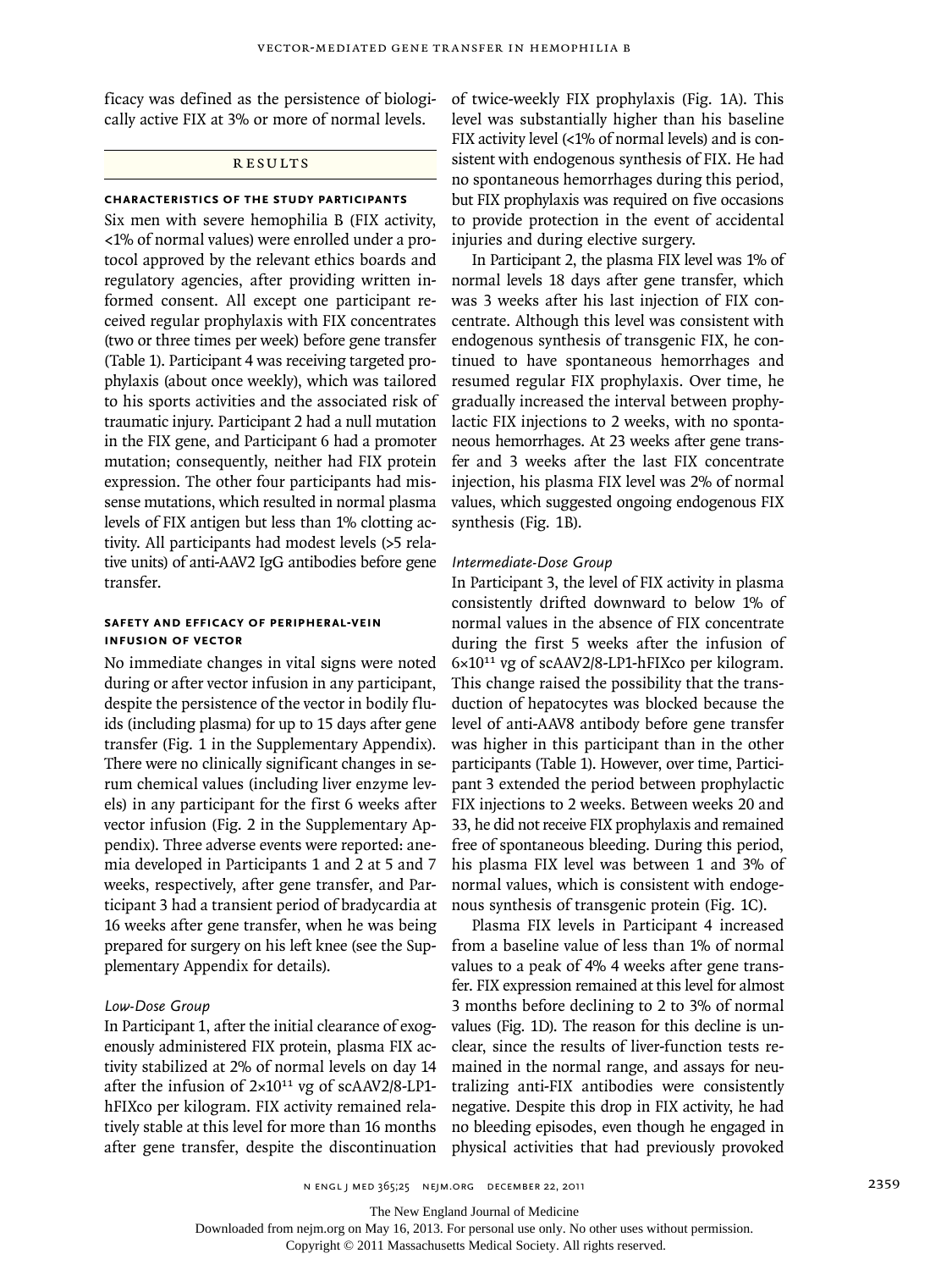| Table 1. Characteristics of the Six Study Participants at Baseline and after Gene Transfer, According to Dose of Vector." |                 |                                       |                                                                    |                                       |                                                                    |                 |
|---------------------------------------------------------------------------------------------------------------------------|-----------------|---------------------------------------|--------------------------------------------------------------------|---------------------------------------|--------------------------------------------------------------------|-----------------|
| Characteristic                                                                                                            |                 | Vector Dose, 2x10 <sup>11</sup> vg/kg |                                                                    | Vector Dose, 6x10 <sup>11</sup> vg/kg | Vector Dose, 2x10 <sup>12</sup> vg/kg                              |                 |
|                                                                                                                           | Participant 1   | Participant 2                         | Participant 3                                                      | Participant 4                         | Participant 5                                                      | Participant 6   |
| At baseline                                                                                                               |                 |                                       |                                                                    |                                       |                                                                    |                 |
| Age (yr)                                                                                                                  | $\overline{31}$ | $\mathcal{L}$                         | 43                                                                 | 29                                    | 32                                                                 | 27              |
| Mutation in FIX gene                                                                                                      | 31280G->A E387K | 2bp deletion, frame shift             | 30097G-7W215C                                                      | 31290G-A A309T                        | 20518C->TR180W                                                     | $-52$ del C     |
| FIX prophylaxis                                                                                                           | Twice weekly    | Twice weekly                          | Twice weekly                                                       | Targeted (average, weekly)            | Twice weekly                                                       | Thrice weekly   |
| Hepatitis C status                                                                                                        | Negative        | Positive, spontaneous<br>clearance    | interferon plus anti-<br>Positive, clearance with<br>viral therapy | Positive, spontaneous<br>clearance    | interferon plus anti-<br>Positive, clearance with<br>viral therapy | Negative        |
| Antibody titer (relative units);                                                                                          |                 |                                       |                                                                    |                                       |                                                                    |                 |
| AAV2 IgG                                                                                                                  | S               | 20                                    | 77                                                                 | 12                                    | $\overline{a}$                                                     | 22              |
| AAV8 IgG                                                                                                                  |                 | $\overline{12}$                       | $\overline{37}$                                                    | $\overline{ }$                        | S                                                                  | $\infty$        |
| After gene transfer                                                                                                       |                 |                                       |                                                                    |                                       |                                                                    |                 |
| Maximum FIX level (IU/dl) ;                                                                                               | $\sim$          | 2                                     | 3                                                                  | 4                                     | $\infty$                                                           | $\overline{12}$ |
| Duration of FIX expression (mo)                                                                                           | $>15$           | $\overline{11}$                       | $\tilde{e}$                                                        | $\tilde{\mathcal{S}}$                 | $\frac{8}{2}$                                                      | $\lambda$       |
| transduction-inhibition assay<br>(% of control value)<br>FIX expression on in vivo                                        | 138             | 116                                   | $\overline{4}$                                                     | 109                                   | 92                                                                 | 93              |
| Peak alanine aminotransferase value<br>(IU/liter)                                                                         | 36              | 20                                    | 39                                                                 | 34                                    | 202                                                                | 36              |

‡§

 The lower limit of detection was 1%. The lower limit of detection was 0.7%. ¶The upper limit of the normal range is 41 IU per liter.

The New England Journal of Medicine

Downloaded from nejm.org on May 16, 2013. For personal use only. No other uses without permission.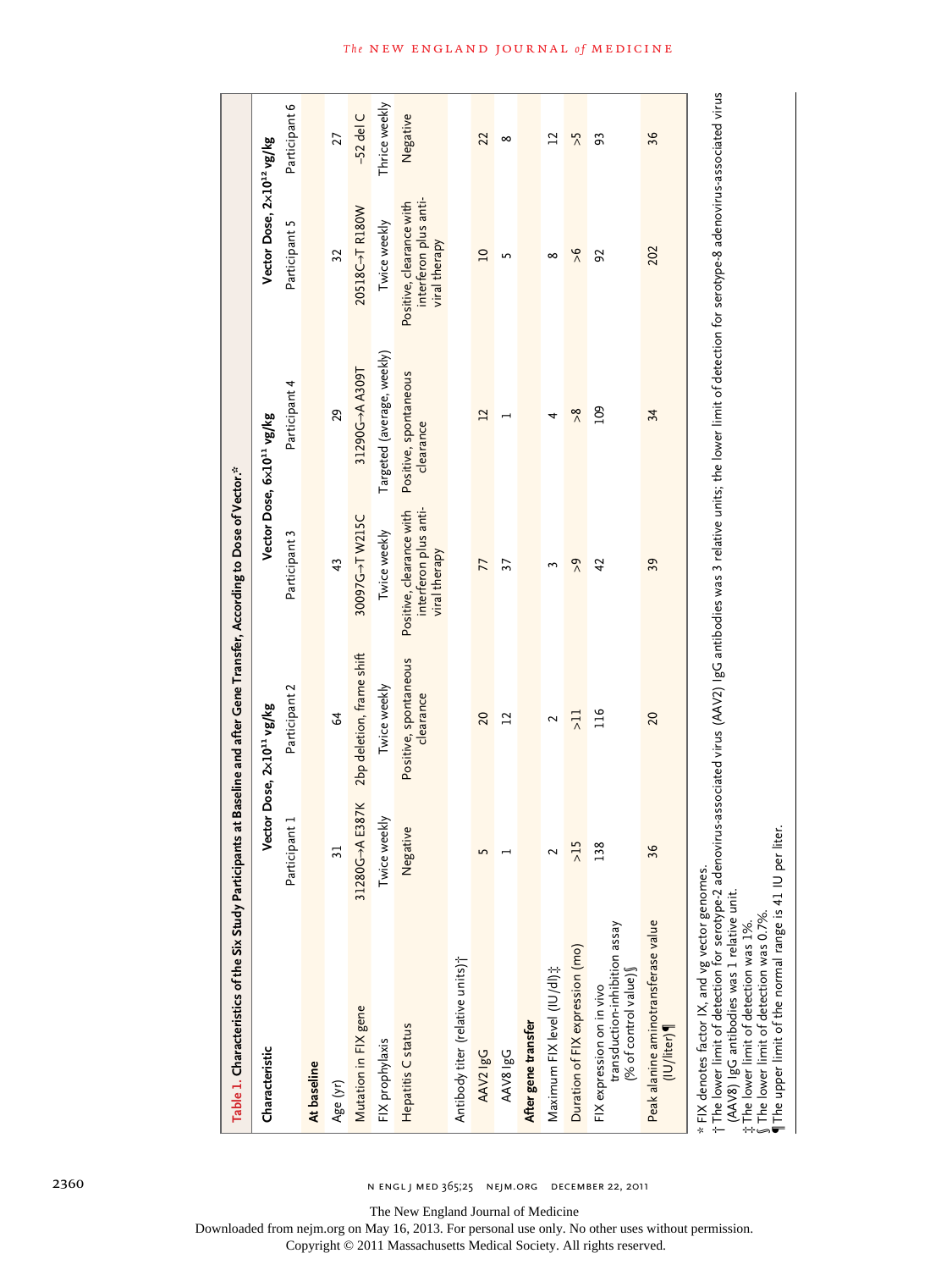

#### **Figure 1. Factor IX (FIX) Activity after Peripheral-Vein Infusion of the Adenovirus-Associated Virus (AAV) Vector in the Six Study Participants.**

A one-stage clotting assay was used to determine FIX coagulation activity at prespecified time points (arrows) after the administration of the AAV vector (scAAV2/8-LP1-hFIXco). Panels A and B show FIX levels in Participants 1 and 2, respectively, who received the low dose of vector  $(2\times10^{11}$  vector genomes [vg] per kilogram of body weight). Panels C and D show FIX levels in Participants 3 and 4, respectively, who received the intermediate dose of vector  $(6\times10^{11} \text{ kg})$ per kilogram). Panels E and F show both FIX levels and alanine aminotransferase (ALT) levels in Participants 5 and 6, respectively, who received the high dose of vector  $(2\times10^{12}$  vg per kilogram). The duration of treatment with prednisolone (Pred), which was initiated at a dose of 60 mg per day and then gradually tapered, is also shown.

such episodes (e.g., playing soccer and cricket *High-Dose Group* without having received targeted prophylaxis). Approximately 9 weeks after gene transfer, however, he did receive a bolus of FIX concentrate to prevent (17 days after the last infusion of FIX concentrate), severe bleeding after a fall.

Fourteen days after peripheral-vein infusion of  $2\times10^{12}$  vg of scAAV2/8-LP1-hFIXco per kilogram

n engl j med 365;25 nejm.org december 22, 2011 2361

The New England Journal of Medicine

Downloaded from nejm.org on May 16, 2013. For personal use only. No other uses without permission.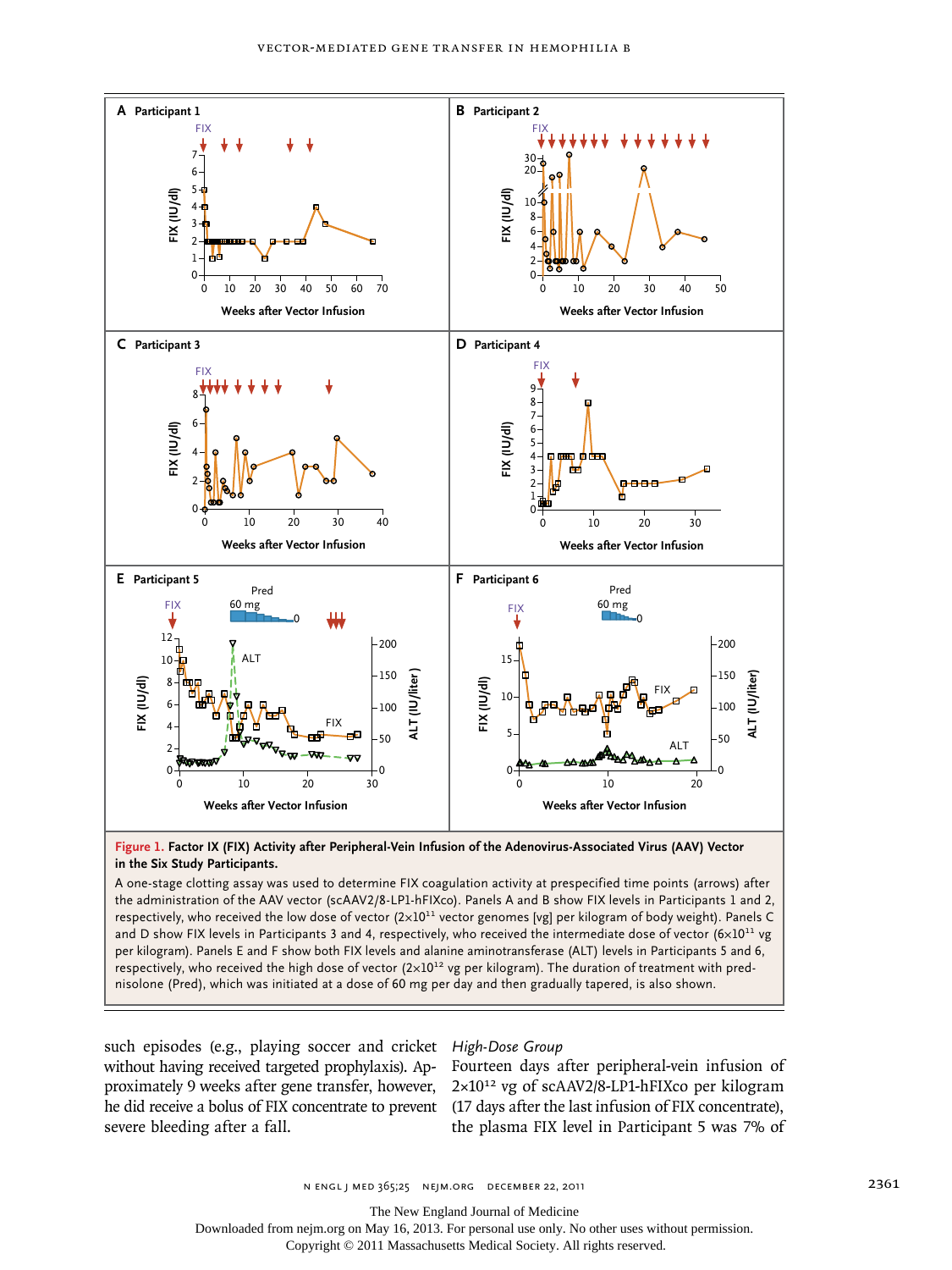

#### **Figure 2. Humoral Immune Response in Participant 1.**

The profile of the humoral immune response in Participant 1 is representative of the responses seen in the other participants. Plasma samples obtained after peripheral-vein infusion of the scAAV2/8-LP1-hFIXco vector were analyzed with the use of an enzyme-linked immunosorbent assay for the presence of AAV8-specific IgM antibodies, total IgG antibodies, and IgG isotypes. Data for the IgG1 isotype are shown. IgG2 and IgG4 levels did not increase above baseline (data not shown).

> normal values, and this level was maintained until week 7 without the administration of concentrate. On day 49 after the vector infusion, aspartate aminotransferase and alanine aminotransferase levels were elevated, reaching peaks of 143 and 202 IU per liter, respectively, at 58 days (upper limit of the normal range, 37 and 41 IU per liter, respectively). He was asymptomatic, with normal bilirubin levels and prothrombin time, but the plasma FIX level dropped to 3% of normal values (Fig. 1E). After ruling out possible causes of this reduction, such as autoimmune responses, toxic factors (alcohol, drugs, or toxins), or infectious viral causes (hepatitis A, B, C, or E virus, herpes simplex virus, Epstein–Barr virus, cytomegalovirus, human immunodeficiency virus, or human T-lymphotrophic virus type I or II), we considered an immunologic response to scAAV2/8-LP1-hFIX as a potential explanation for the liver injury. This was reported as a grade 3 adverse event related to the study agent. Treatment with prednisolone was begun on day 58 at a dose of 60 mg per day, with subsequent tapering of the dose, rapidly reducing aminotransferase levels. Nine weeks after glucocorticoid therapy was discontinued, transgene expression persisted at the 3% level, and the results of liver-function tests remained in the normal range. The patient was free of spontaneous hemorrhage for more than 6 months after the gene transfer but required three boluses of FIX concentrate to prevent bleed

ing due to traumatic injuries sustained during a recent geologic field trip.

In Participant 6, plasma FIX expression remained between 8 and 12% of normal levels during an 8-week period after vector administration. He was able to stop FIX prophylaxis even while he was training for a marathon. Clinical and laboratory measures remained within the normal range until week 9 (day 62 after gene transfer), when aspartate aminotransferase and alanine aminotransferase values roughly doubled, as compared with baseline levels (with both reaching 36 IU per liter). This change followed a weekend of intensive physical activity, which included participation in a half-marathon, and was associated with a rise in the level of lactate dehydrogenase (to 523 IU per liter; normal range, 240 to 480). When FIX activity declined to 5% of normal levels, Participant 6 also began a short (4-week) course of prednisolone for suspected immune-mediated hepatocyte clearance after other possible causes had been ruled out. Aminotransferase levels subsequently returned to baseline values, and FIX expression remained at a level that was between 8 and 12% of normal values (Fig. 1F). However, even at their peak, liver enzyme levels in Participant 6 remained below the upper limit of the normal range and therefore did not meet the criteria for an adverse event.

#### **Immune Responses to Vector and Transgene**

Neutralizing antibodies to FIX were not detected at any time point in any participant. The kinetic characteristics of the humoral immune response to the AAV8 capsid were similar in all six participants and were consistent with a primary immune response to AAV8 (Fig. 2 and Table 1, and Results in the Supplementary Appendix).

T-cell–mediated immune responses to the FIX transgene or putative products of translation from alternative open reading frames in the codon-optimized FIX complementary DNA17 were not detectable in any of the participants (data not shown), as determined with the use of an interferon-γ enzyme-linked immunosorbent spot (ELISPOT) assay. The same assay showed that participants in the low-dose cohort did not have significant AAV8 capsid–specific T-cell responses after gene transfer. At the intermediate-dose level, a significant increase in the frequency of AAV8-capsid–specific T cells was observed. In particular, Participant 3 had T-cell reactivity to the AAV capsid until week 33 after the gene transfer (Fig. 3), and Participant 4 had a very strong capsid-specific T-cell response

The New England Journal of Medicine

Downloaded from nejm.org on May 16, 2013. For personal use only. No other uses without permission.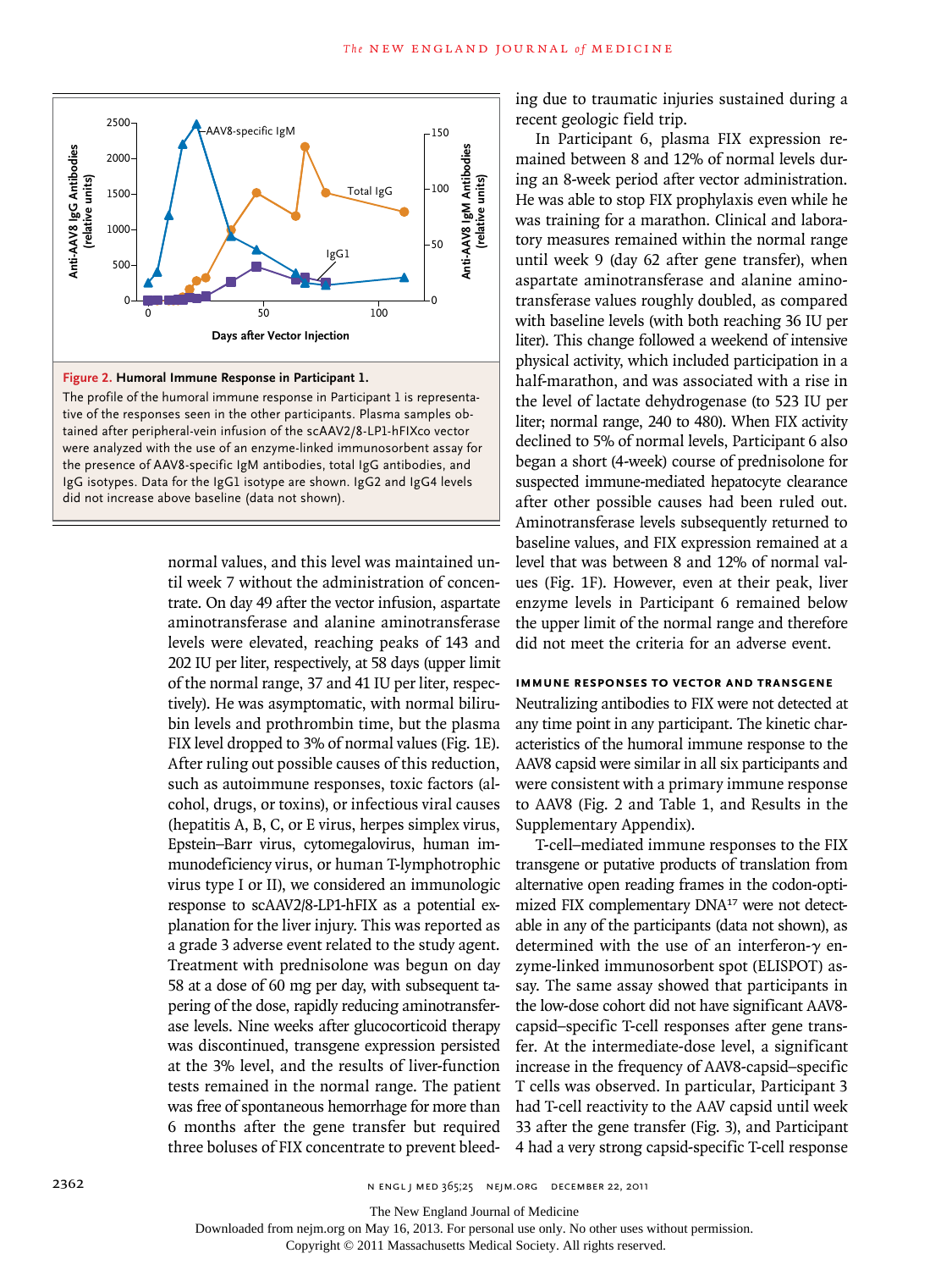

Results of the interferon-γ enzyme-linked immunosorbent spot assay for capsid-specific T-cell responses are shown as the maximum number of spot-forming units (SFU) per 1 million peripheral-blood mononuclear cells (PBMCs) in response to AAV8-capsid peptide pools. The horizontal lines in each panel represent the threshold for positivity, defined as three times the T-cell response for the negative control (medium only) and as at least 50 SFU per 1 million PBMCs. Liver-enzyme levels were elevated in Participant 5 at weeks 8 and 9 and in Participant 6 at week 9. In Participant 6, poor cell recovery and viability were noted at weeks 4 through 8.

at week 2 (about 1700 spot-forming units [SFU] served in Participant 5 starting at week 5 after per 1 million peripheral-blood mononuclear cells transduction and reaching a peak of more than [PBMCs]). At the highest dose level, an increase in 500 SFU per 1 million PBMCs by week 8, which circulating AAV8-capsid–specific T cells was ob-was concomitant with the increase in liver enzyme

n engl j med 365;25 nejm.org december 22, 2011 2363

The New England Journal of Medicine

Downloaded from nejm.org on May 16, 2013. For personal use only. No other uses without permission.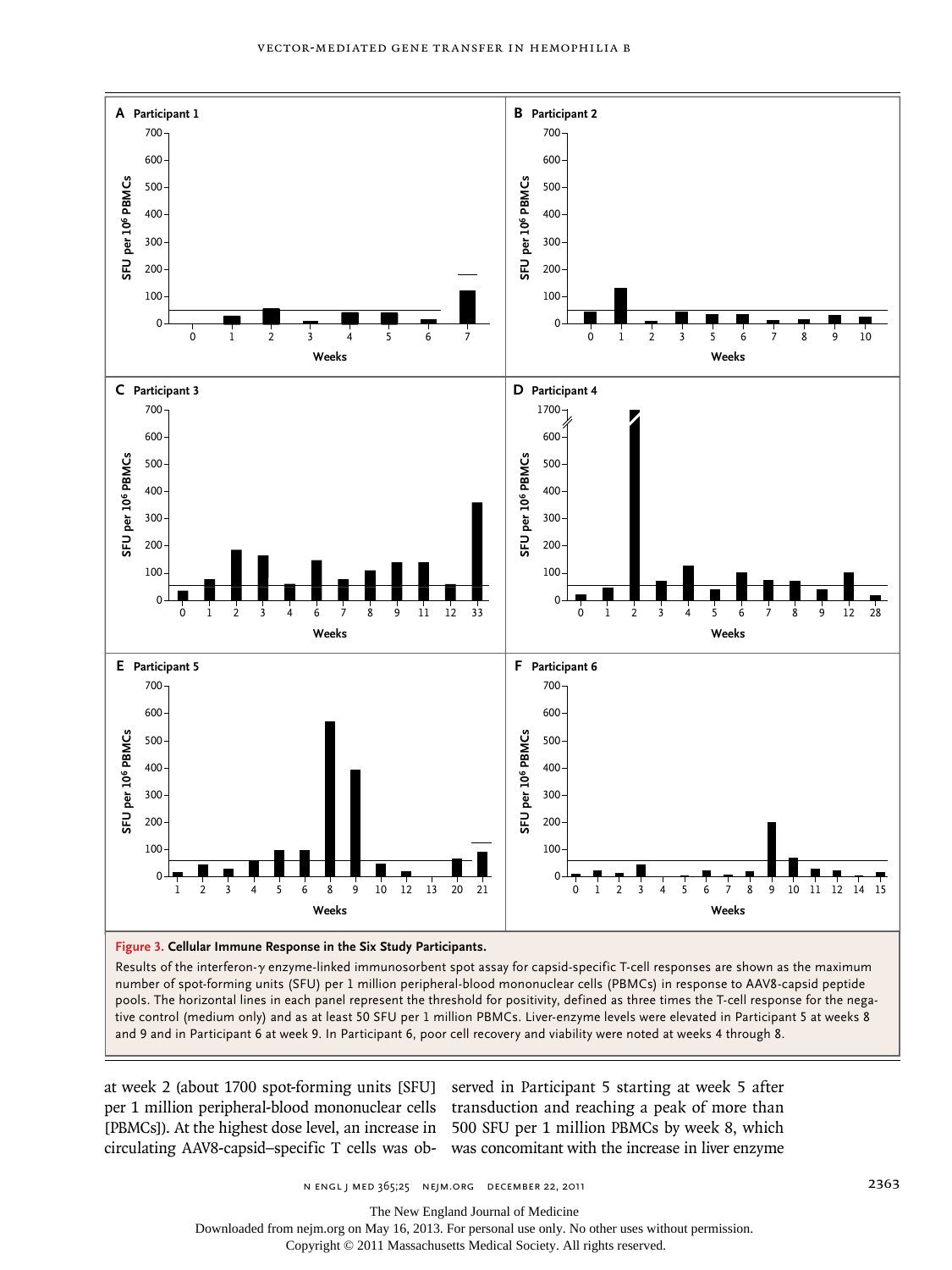levels. In this participant, broad reactivity was observed across the six capsid peptide pools assessed (Fig. 3 in the Supplementary Appendix). By week 10, capsid-specific T cells were once again undetectable. No T-cell reactivity to the AAV capsid was detectable in PBMCs from Participant 6 until week 8 after the gene transfer, although this may have been due in part to reduced cell recovery and viability. At weeks 9 and 10, capsid-specific T cells became detectable, with levels of up to approximately 200 SFU per 1 million PBMCs, a finding that was concomitant with the minor increase in liver enzyme levels.

#### Discussion

The development and widespread use of clotting factor concentrates for the treatment of hemophilia in the early 1970s dramatically improved the life expectancy for patients with the disease. Subsequent development of recombinant clotting factor concentrates has improved their safety profile, but there remains a strong interest in treatment strategies that would eliminate the need for long-term intravenous infusions and that would be available to the hemophilia population throughout the world. This study documents a critical step toward that goal and shows that sustained therapeutic expression of a transferred factor IX gene can be achieved in humans. The increase in FIX levels in our study participants was roughly dose-dependent, with the high dose of the vector scAAV2/8-LP1 hFIX  $(2\times10^{12}$  vg per kilogram) mediating peak expression at 8 to 12% of normal levels. After peripheral-vein administration of scAAV2/8-LP1 hFIXco, four of the six participants were able to stop using prophylaxis with FIX concentrate without having spontaneous hemorrhage, even when they undertook activities that had provoked bleeding in the past. For the other two participants, the interval between prophylactic FIX concentrate injections was extended, but prophylaxis was not completely discontinued. These two participants had severe preexisting hemophilic arthropathy. Maximal protection from bleeding in this subgroup may require higher endogenous expression of FIX.<sup>18</sup>

None of the participants had an immunologic response to the FIX transgene product. As reported in previous studies, the kinetics and magnitude of capsid-specific T-cell responses in PBMCs were highly variable in our study, with the highest number of capsid-specific T cells detected in Participant 4 at 2 weeks after gene transfer.<sup>8,19,20</sup> There was no evidence of hepatocellular injury in this participant, suggesting that the T-cell repertoire in peripheral blood may be distinct from that in the liver or that levels of AAV8-capsid–antigen presentation on major-histocompatibility-complex class I hepatocytes were insufficient to drive the immune-mediated clearance of transduced cells. A scenario consistent with AAV8-capsid–specific T-cell–mediated destruction of transduced hepatocytes was observed 7 weeks after gene transfer in Participant 5. It is less certain whether the small increase in liver enzyme levels 9 weeks after gene transfer in Participant 6 was due to immunemediated destruction of transduced hepatocytes. This increase occurred after a period of intense physical exertion, which is known to increase aminotransferase and lactate dehydrogenase levels.<sup>21,22</sup> In both Participant 5 and Participant 6, the initiation of prednisolone therapy was followed by a return of the aminotransferase levels to baseline values and the disappearance of capsid-specific T cells from peripheral blood. Arguably, this could have happened without glucocorticoid treatment, since at 7 weeks after gene transfer, many of the transduced hepatocytes will have cleared the provoking AAV8 capsid peptide through natural proteolytic degradation and would therefore escape elimination by effector T cells.

The different outcomes of gene transfer in the participants in this study and in the previous trial of AAV2 hemophilia B gene therapy<sup>8</sup> suggest that in addition to AAV vector dose, other factors such as individual variations in antigen processing and presentation, as well as exposure to wild-type AAV, seem to influence the type and magnitude of the immunological response to AAV-vector particles.<sup>23</sup> It is very important to identify these immunomodifying factors, as well as to determine the frequency of clinically significant elevations in aminotransferase levels after gene transfer. However, this will require a larger number of participants treated at the high-dose level. Currently, we do not think that routine use of a course of prophylactic glucocorticoids is indicated, since the incidence and timing of immune-mediated elevations in aminotransferase levels are uncertain, whereas early intervention, when needed, appears to be effective at curbing the immune response to transduced hepatocytes.

In summary, we have found that a single peripheral-vein infusion of our scAAV2/8-LP1-hFIXco

Downloaded from nejm.org on May 16, 2013. For personal use only. No other uses without permission.